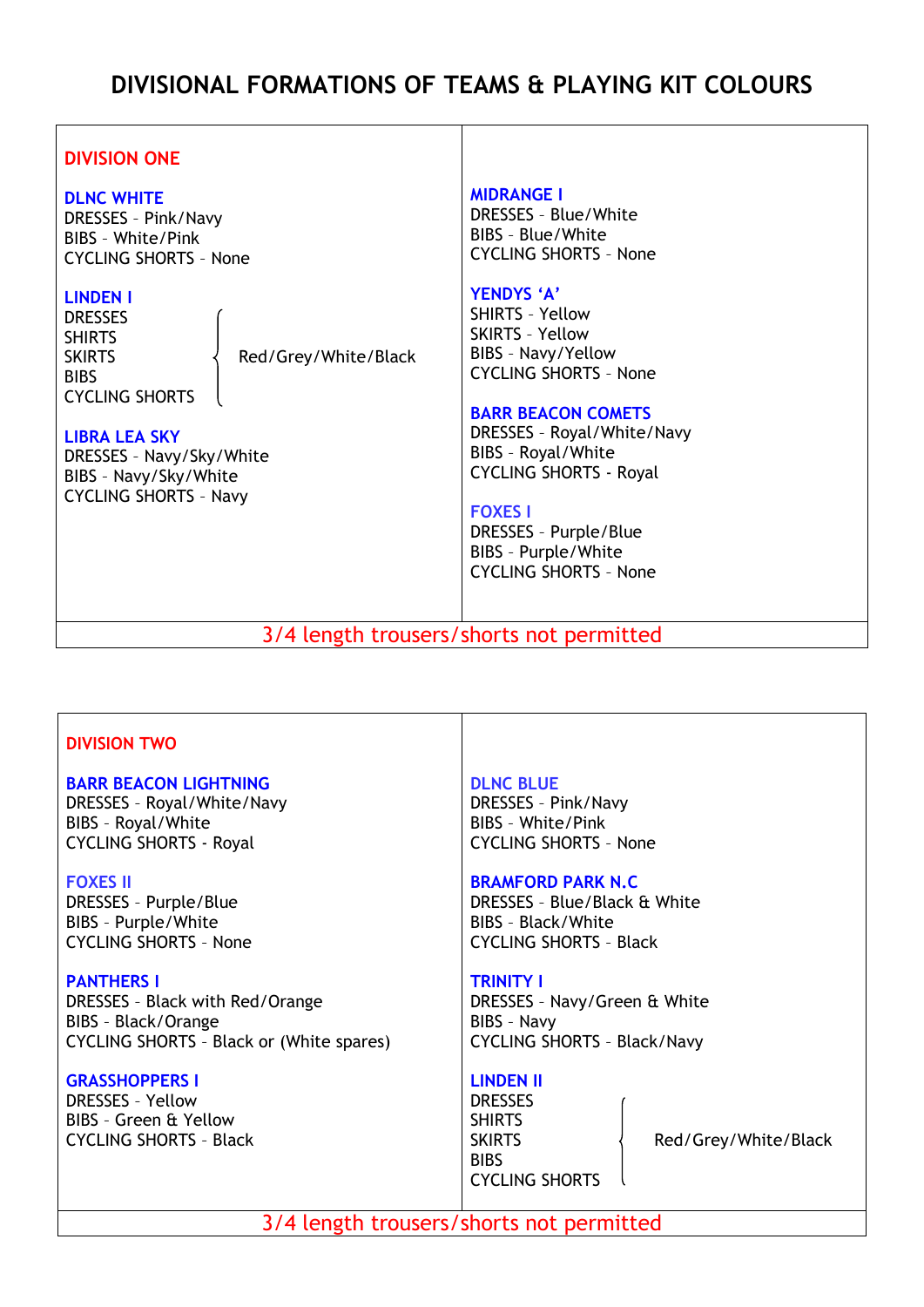# **DIVISION THREE**

### **E.M.S.**

DRESSES – Navy Blue & White BIBS – White with blue letters CYCLING SHORTS – Navy

### **FUSION NETBALL**

SHIRTS – Black/Pink SKIRTS – Black/Pink BIBS – Black/Pink CYCLING SHORTS – Black

### **WITHYMOOR N.C.**

DRESSES – Yellow/Navy SHIRTS – Navy SKIRTS - Navy BIBS – Navy/Yellow CYCLING SHORTS – Navy

# **ALEX LADIES**

DRESSES – Black with Red stripes down the side BIBS – Black with Red letters CYCLING SHORTS – Black

### **TIGERS**

DRESSES **SKIRTS BIBS** CYCLING SHORTS

SHIRTS | Black/Orange/White

#### **GRASSHOPPERS II**

DRESSES – Yellow BIBS – Green & Yellow CYCLING SHORTS – Black

### **BARR BEACON SCORCHERS**

DRESSES – Royal/White/Navy BIBS – Royal/White CYCLING SHORTS - Royal

### **JETS HAWKS**

DRESSES – Black & Bright Blue BIBS – Black & Blue/White & Black CYCLING SHORTS - Black

# 3/4 length trousers/shorts not permitted

# **DIVISION FOUR**

# **YENDYS SATURN**

SHIRTS – Yellow SKIRTS – Yellow BIBS – Navy/Yellow CYCLING SHORTS – None

### **TRINITY II**

DRESSES – Navy/Green & White BIBS – Navy CYCLING SHORTS – None

### **BRAN-NU 'A'**

DRESSES – Black/Red/Orange BIBS – Black/Red CYCLING SHORTS - Black

### **OLD HALESONIANS**

DRESSES SHIRTS Red & Yellow SKIRTS BIBS – Red/Yellow or Blue/Yellow CYCLING SHORTS – Black or Navy

# **JETS FALCONS**

DRESSES – Black & Bright Blue BIBS – Black & Blue/White & Black CYCLING SHORTS - Black

#### **WEST BROM WARRIORS**

TOPS - Black BIBS – Black LEGGINGS - Black

### **BARR BEACON BLAZE**

DRESSES – Royal/White/Navy BIBS – Royal/White CYCLING SHORTS – Royal

### **BARR BEACON BOLTS**

DRESSES – Royal/White/Navy BIBS – Royal/White CYCLING SHORTS – Royal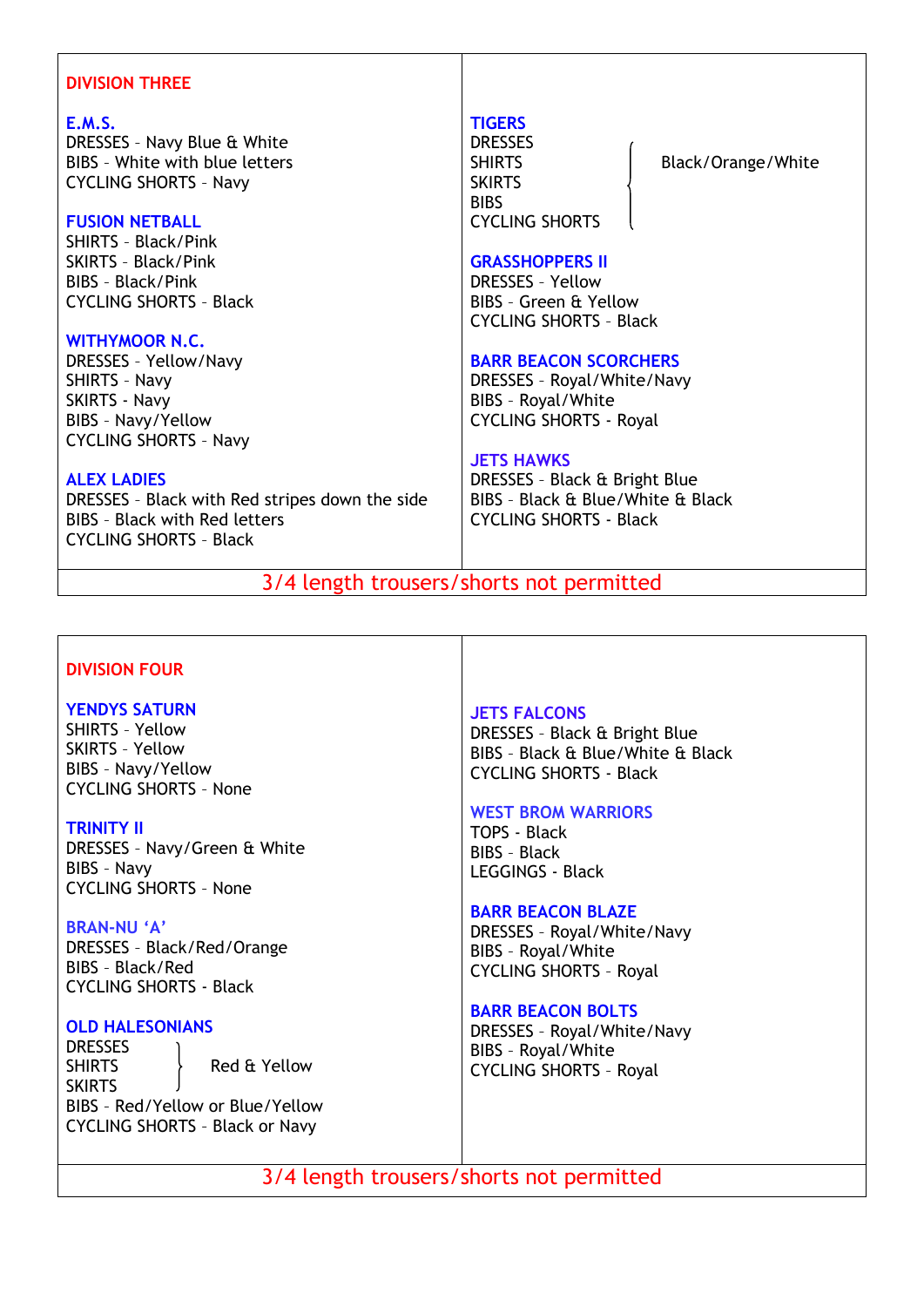# **DIVISION FIVE**

### **JETS EAGLES**

DRESSES – Black & Bright Blue BIBS – Black & Blue/White & Black CYCLING SHORTS - Black

# **MIDRANGE LADIES**

DRESSES – Blue/White BIBS – Blue/White CYCLING SHORTS – None

# **BARR BEACON FIRE**

DRESSES – Royal/White/Navy BIBS – Royal/White CYCLING SHORTS – Royal

**ZEUS** DRESSES – Black & Red BIBS – Red CYCLING SHORTS – None

### **BARR BEACON SPARKLERS**

DRESSES – Royal/White/Navy BIBS – Royal/White CYCLING SHORTS – Royal

### **BLUE STORM**

DRESSES – Blue/Black BIBS – Blue/Black CYCLING SHORTS – Black

# **BARR BEACON IGNITE**

DRESSES – Royal/White/Navy BIBS – Royal/White CYCLING SHORTS – Royal

3/4 length trousers/shorts not permitted

# **DIVISION SIX**

**MIDRANGE JRS 'A'** DRESSES – Blue/White BIBS – Blue/White CYCLING SHORTS – None

# **BIRMINGHAM CITY U14's**

DRESSES – Navy/Turquoise/White BIBS – Navy/White or Turquoise/White CYCLING SHORTS – Turquoise

# **BARR BEACON TORCHES**

DRESSES – Royal/White/Navy BIBS – Royal/White CYCLING SHORTS – Royal

# **WILLENHALL TOWN WANDERERS**

DRESSES Red/White SHIRTS – White SKIRTS - Red BIBS – Red/White CYCLING SHORTS – Black

# **YENDYS ASTRALS**

SHIRTS – Yellow SKIRTS – Yellow BIBS – Navy/Yellow CYCLING SHORTS – None

### **BRAN-NU 'B'**

DRESSES – Black/Red/Orange BIBS – Black/Red CYCLING SHORTS - Black